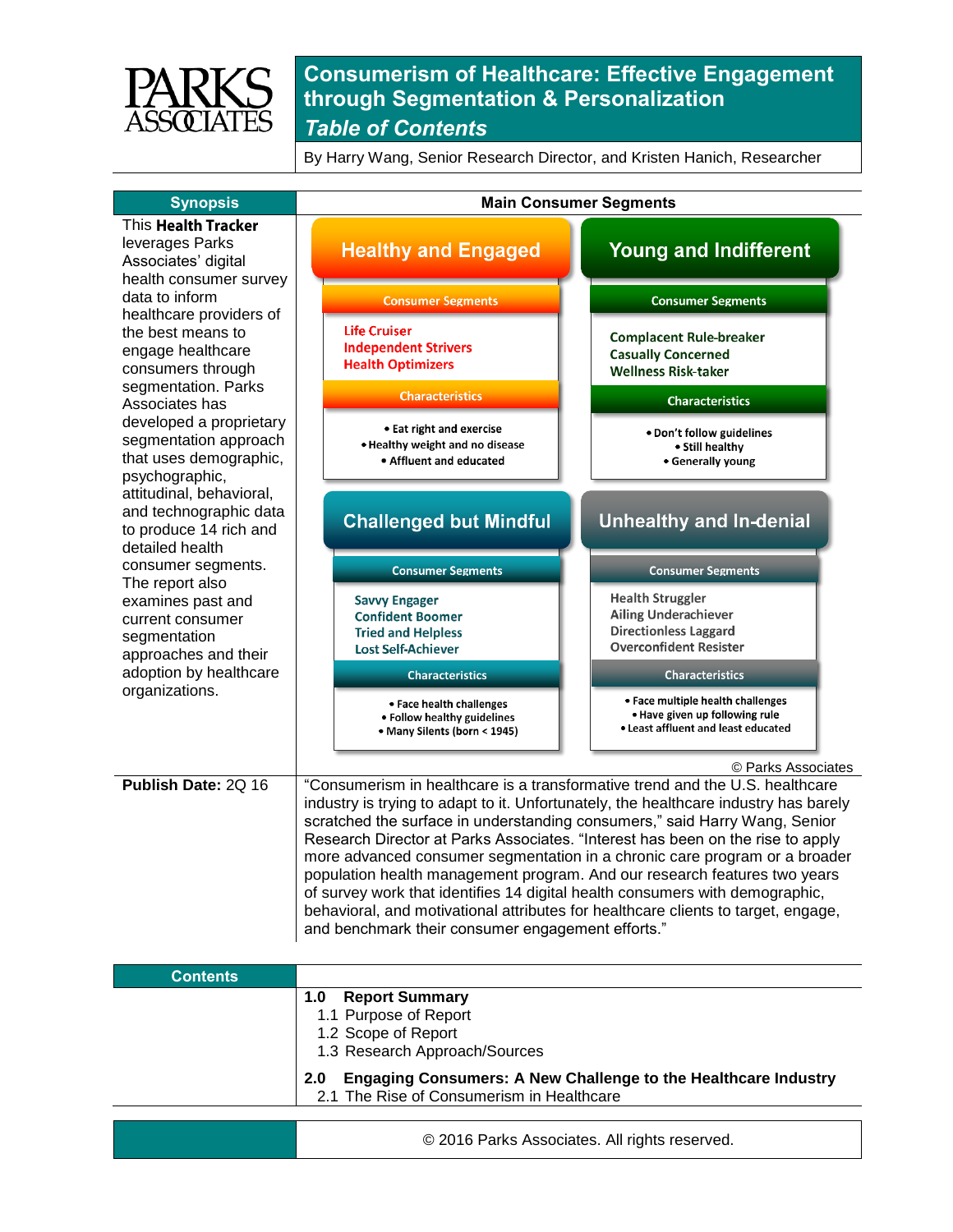

By Harry Wang, Senior Research Director, and Kristen Hanich, Researcher

| 2.2 Healthcare Consumer Segmentation: Past & Current Approaches<br>Novant Health Case Study<br><b>TriHealth Corporate Health Case Study</b>                                                                                                                                                                                                   |
|-----------------------------------------------------------------------------------------------------------------------------------------------------------------------------------------------------------------------------------------------------------------------------------------------------------------------------------------------|
| <b>Healthcare Consumer Segmentation: Our Approach</b><br>3.0<br>3.1 Segmentation Methodology<br>3.2 Understanding Healthcare Consumers by Segment<br>Healthy & Engaged<br>3.2.1<br>3.2.2 Young & Indifferent<br>3.2.3 Challenged but Mindful<br>3.2.4 Unhealthy and In-Denial<br>Healthcare Consumer Segments: Engage via Technology<br>3.2.5 |
| <b>Successful Engagement Strategies Targeting Consumer Segments</b><br>4.0<br>5.0<br>Appendix<br>5.1 Nielsen's PRIZM Consumer Segmentation<br>5.2 Index                                                                                                                                                                                       |

| <b>Figures</b> |                                                                                                                                                               |
|----------------|---------------------------------------------------------------------------------------------------------------------------------------------------------------|
|                | Companies Researched and Interviewed                                                                                                                          |
|                | Cerner's Consumer Segmentation based on Health Condition and Attitude to<br>Change                                                                            |
|                | Insignia Health's PAM Score-based Consumer Segmentation                                                                                                       |
|                | Novant Health's Use of Consumer Segmentation for Patient Engagement<br>TriHealth's Use of Consumer Segmentation for Health Coaching                           |
|                | Parks Associates Segmentation Data Input                                                                                                                      |
|                | Parks Associates Fourteen Digital Health Consumer Segments<br>Parks Associates: Fourteen Consumer Segments Roll Up to Form Four<br><b>Consumer Categories</b> |
|                | Healthy & Engaged: Life Cruiser, Independent Striver, and Health Optimizer<br>Demographics: Life Cruiser, Independent Striver, and Health Optimizer           |
|                | Attitude about Health Risk Factors: Life Cruiser, Independent Striver, and<br><b>Health Optimizer</b>                                                         |
|                | Perception about Personal Habits: Life Cruiser, Independent Striver, and Health<br>Optimizer                                                                  |
|                | Attitude about Personal Health: Life Cruiser, Independent Striver, and Health<br>Optimizer                                                                    |
|                | Technology and Health Coaching: Life Cruiser, Independent Striver, and Health<br>Optimizer                                                                    |
|                | Communications Preferences: Life Cruiser, Independent Striver, and Health<br>Optimizer                                                                        |
|                | Young & Indifferent: Complacent Rule-breaker, Casually Concerned, and<br><b>Wellness Risk-taker</b>                                                           |
|                | Demographics: Complacent Rule-breaker, Casually Concerned, and Wellness<br>Risk-taker                                                                         |
|                | Attitude about Health Risk Factors: Complacent Rule-breaker, Casually<br>Concerned, and Wellness Risk-taker                                                   |
|                | Perception about Personal Habits: Complacent Rule-breaker, Casually<br>Concerned, and Wellness Risk-taker                                                     |

© 2016 Parks Associates. All rights reserved.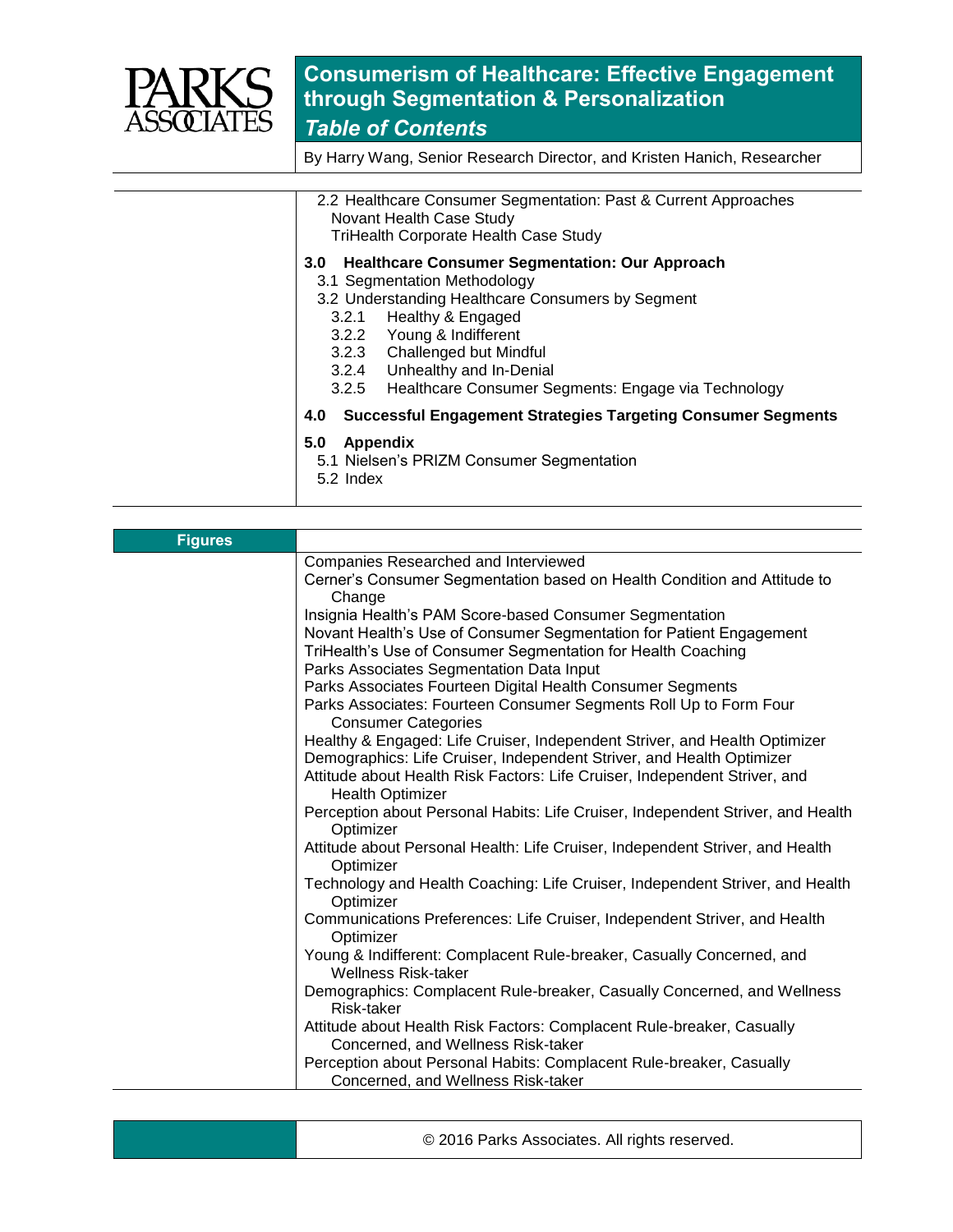

By Harry Wang, Senior Research Director, and Kristen Hanich, Researcher

| Attitude about Personal Health: Complacent Rule-breaker, Casually            |
|------------------------------------------------------------------------------|
| Concerned, and Wellness Risk-taker                                           |
| Technology and Health Coaching: Complacent Rule-breaker, Casually            |
| Concerned, and Wellness Risk-taker                                           |
| Communications Preferences: Complacent Rule-breaker, Casually Concerned,     |
| and Wellness Risk-taker                                                      |
| Challenged but Mindful: Savvy Engager, Confident Boomer, Tried & Helpless,   |
| and Lost Self-achiever                                                       |
| Demographics: Savvy Engager, Confident Boomer, Tried & Helpless, and Lost    |
| Self-achiever                                                                |
| Weight Problems: Savvy Engager, Confident Boomer, Tried & Helpless, and      |
| Lost Self-achiever                                                           |
| Chronic Disease: Savvy Engager, Confident Boomer, Tried & Helpless, and      |
| Lost Self-achiever                                                           |
| Perception about Personal Habits: Savvy Engager, Confident Boomer, Tried &   |
| Helpless, and Lost Self-achiever                                             |
| Technology Ownership: Savvy Engager, Confident Boomer, Tried & Helpless,     |
| and Lost Self-achiever                                                       |
| Communications Preferences: Savvy Engager, Confident Boomer, Tried &         |
| Helpless, and Lost Self-achiever                                             |
| Unhealthy & In-Denial: Health Struggler, Ailing Underachiever, Directionless |
| Laggard, and Overconfident Resister                                          |
| Demographics: Health Struggler, Ailing Underachiever, Directionless Laggard, |
| and Overconfident Resister                                                   |
| Weight Problems: Health Struggler, Ailing Underachiever, Directionless       |
| Laggard, and Overconfident Resister                                          |
| Chronic Disease: Health Struggler, Ailing Underachiever, Directionless       |
| Laggard, and Overconfident Resister                                          |
| Attitude about Health Risk Factors: Health Struggler, Ailing Underachiever,  |
| Directionless Laggard, and Overconfident Resister                            |
| Perception about Personal Habits: Health Struggler, Ailing Underachiever,    |
| Directionless Laggard, and Overconfident Resister                            |
| Technology & Health Coaching: Health Struggler, Ailing Underachiever,        |
| Directionless Laggard, and Overconfident Resister                            |
| Communications Preferences: Health Struggler, Ailing Underachiever,          |
| Directionless Laggard, and Overconfident Resister                            |
| Smartphone Ownership Ranking by Fourteen Segments                            |
| Health App Usage Ranking by Fourteen Segments                                |
| Adoption of Connected Health Devices: Ranking by Fourteen Segments           |
| Interest in Telephonic Communications with Care Providers: Ranking by        |
| <b>Fourteen Segments</b>                                                     |
| Interest in Video Chat with Care Providers: Ranking by Fourteen Segments     |
| Consumer Cohort Comparison: Medicare and Medicaid Beneficiaries              |
| Consumer Cohort Comparison: Patients with 3+ Chronic Condition and Health    |
| Coaching Intenders                                                           |